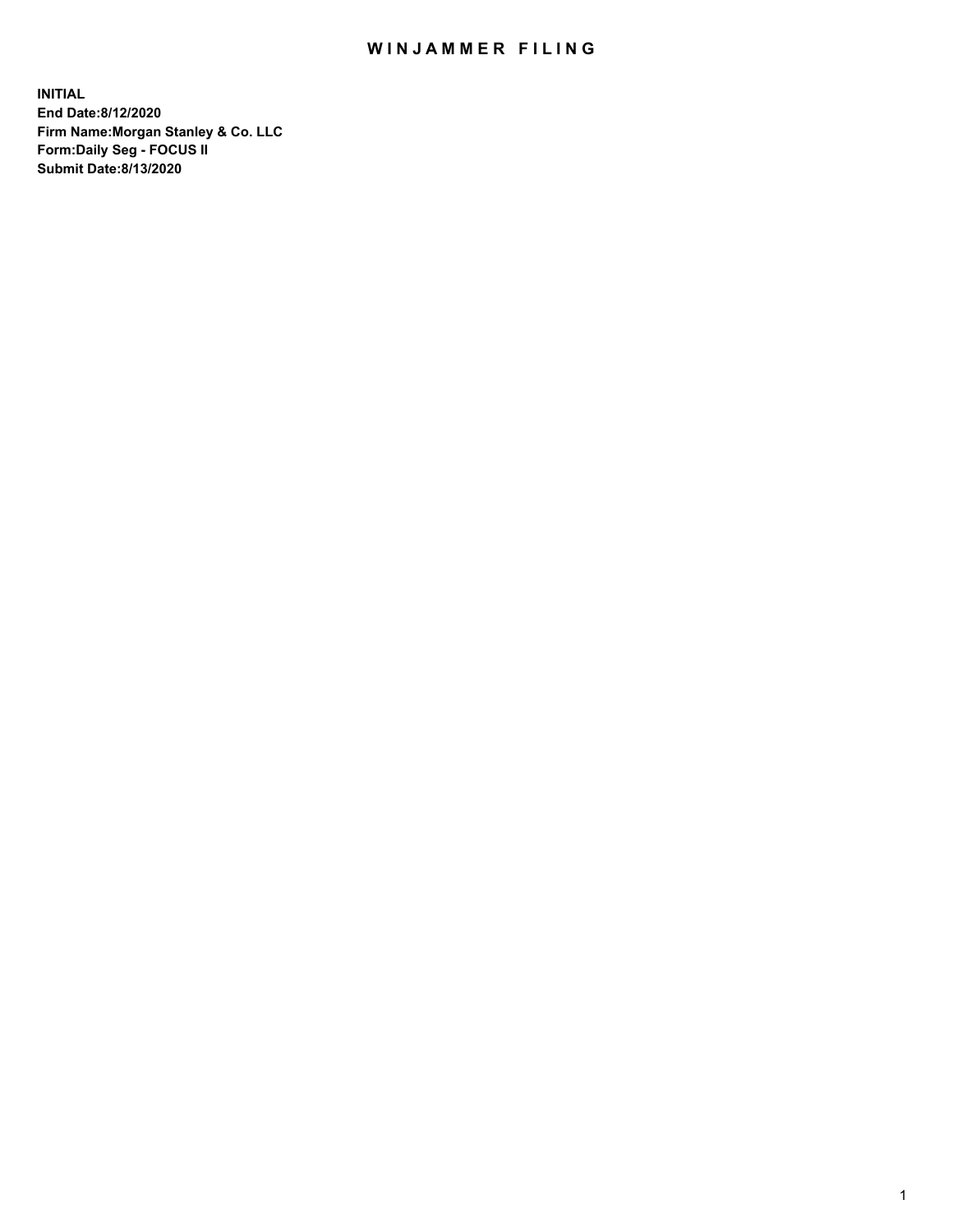**INITIAL End Date:8/12/2020 Firm Name:Morgan Stanley & Co. LLC Form:Daily Seg - FOCUS II Submit Date:8/13/2020 Daily Segregation - Cover Page**

| Name of Company                                                                                                                                                                                                                                                                                                                | Morgan Stanley & Co. LLC                               |
|--------------------------------------------------------------------------------------------------------------------------------------------------------------------------------------------------------------------------------------------------------------------------------------------------------------------------------|--------------------------------------------------------|
| <b>Contact Name</b>                                                                                                                                                                                                                                                                                                            | <b>Ikram Shah</b>                                      |
| <b>Contact Phone Number</b>                                                                                                                                                                                                                                                                                                    | 212-276-0963                                           |
| <b>Contact Email Address</b>                                                                                                                                                                                                                                                                                                   | Ikram.shah@morganstanley.com                           |
| FCM's Customer Segregated Funds Residual Interest Target (choose one):<br>a. Minimum dollar amount: ; or<br>b. Minimum percentage of customer segregated funds required:% ; or<br>c. Dollar amount range between: and; or<br>d. Percentage range of customer segregated funds required between: % and %.                       | 235,000,000<br><u>0</u><br>00<br>0 <sub>0</sub>        |
| FCM's Customer Secured Amount Funds Residual Interest Target (choose one):<br>a. Minimum dollar amount: ; or<br>b. Minimum percentage of customer secured funds required:% ; or<br>c. Dollar amount range between: and; or<br>d. Percentage range of customer secured funds required between:% and%.                           | 140,000,000<br><u>0</u><br><u>00</u><br>0 <sub>0</sub> |
| FCM's Cleared Swaps Customer Collateral Residual Interest Target (choose one):<br>a. Minimum dollar amount: ; or<br>b. Minimum percentage of cleared swaps customer collateral required:% ; or<br>c. Dollar amount range between: and; or<br>d. Percentage range of cleared swaps customer collateral required between:% and%. | 92,000,000<br><u>0</u><br><u>00</u><br>00              |

Attach supporting documents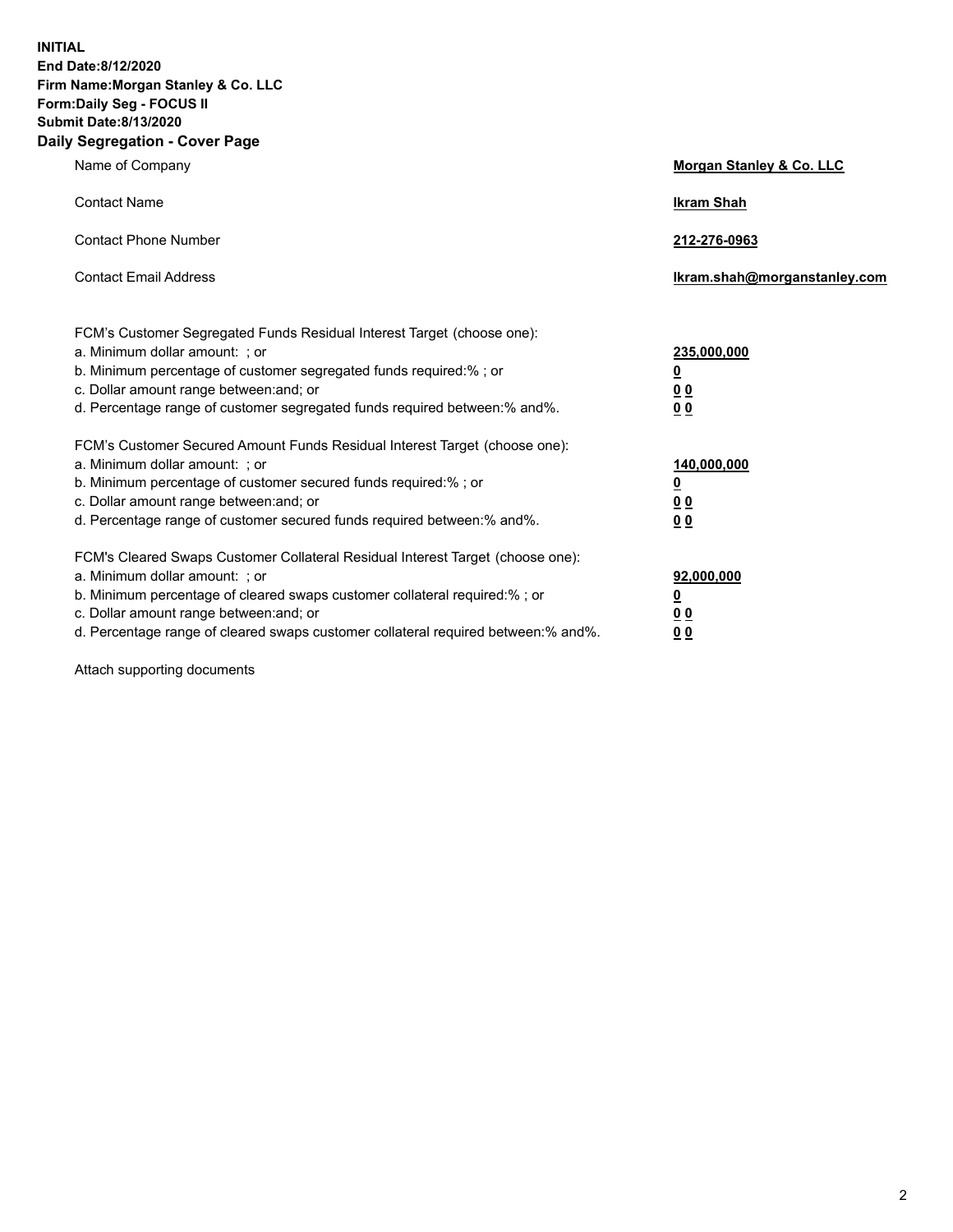## **INITIAL End Date:8/12/2020 Firm Name:Morgan Stanley & Co. LLC Form:Daily Seg - FOCUS II Submit Date:8/13/2020 Daily Segregation - Secured Amounts** Foreign Futures and Foreign Options Secured Amounts Amount required to be set aside pursuant to law, rule or regulation of a foreign government or a rule of a self-regulatory organization authorized thereunder **0** [7305] 1. Net ledger balance - Foreign Futures and Foreign Option Trading - All Customers A. Cash **4,140,170,648** [7315] B. Securities (at market) **3,065,503,514** [7317] 2. Net unrealized profit (loss) in open futures contracts traded on a foreign board of trade **851,274,712** [7325] 3. Exchange traded options a. Market value of open option contracts purchased on a foreign board of trade **12,159,755** [7335] b. Market value of open contracts granted (sold) on a foreign board of trade **-16,947,865** [7337] 4. Net equity (deficit) (add lines 1. 2. and 3.) **8,052,160,764** [7345] 5. Account liquidating to a deficit and account with a debit balances - gross amount **141,768,620** [7351] Less: amount offset by customer owned securities **-130,593,732** [7352] **11,174,888** 6. Amount required to be set aside as the secured amount - Net Liquidating Equity Method (add lines 4 and 5) 7. Greater of amount required to be set aside pursuant to foreign jurisdiction (above) or line 6. FUNDS DEPOSITED IN SEPARATE REGULATION 30.7 ACCOUNTS 1. Cash in banks A. Banks located in the United States **466,019,874** [7500] B. Other banks qualified under Regulation 30.7 **769,436,975** [7520] **1,235,456,849** 2. Securities A. In safekeeping with banks located in the United States **414,220,109** [7540] B. In safekeeping with other banks qualified under Regulation 30.7 **0** [7560] **414,220,109** [7570] 3. Equities with registered futures commission merchants A. Cash **22,550,479** [7580] B. Securities **0** [7590] C. Unrealized gain (loss) on open futures contracts **2,606,187** [7600] D. Value of long option contracts **0** [7610] E. Value of short option contracts **0** [7615] **25,156,666** [7620] 4. Amounts held by clearing organizations of foreign boards of trade A. Cash **0** [7640] B. Securities **0** [7650] C. Amount due to (from) clearing organization - daily variation **0** [7660] D. Value of long option contracts **0** [7670] E. Value of short option contracts **0** [7675] **0** [7680] 5. Amounts held by members of foreign boards of trade A. Cash **3,107,900,863** [7700] B. Securities **2,651,283,405** [7710] C. Unrealized gain (loss) on open futures contracts **848,668,525** [7720] D. Value of long option contracts **12,159,755** [7730] E. Value of short option contracts **-16,947,865** [7735] **6,603,064,683** 6. Amounts with other depositories designated by a foreign board of trade **0** [7760]

- 7. Segregated funds on hand **0** [7765]
- 8. Total funds in separate section 30.7 accounts **8,277,898,307** [7770]
- 9. Excess (deficiency) Set Aside for Secured Amount (subtract line 7 Secured Statement Page 1 from Line 8)
- 10. Management Target Amount for Excess funds in separate section 30.7 accounts **140,000,000** [7780]
- 11. Excess (deficiency) funds in separate 30.7 accounts over (under) Management Target **74,562,655** [7785]

[7354] **8,063,335,652** [7355]

**8,063,335,652** [7360]

[7530]

[7740] **214,562,655** [7380]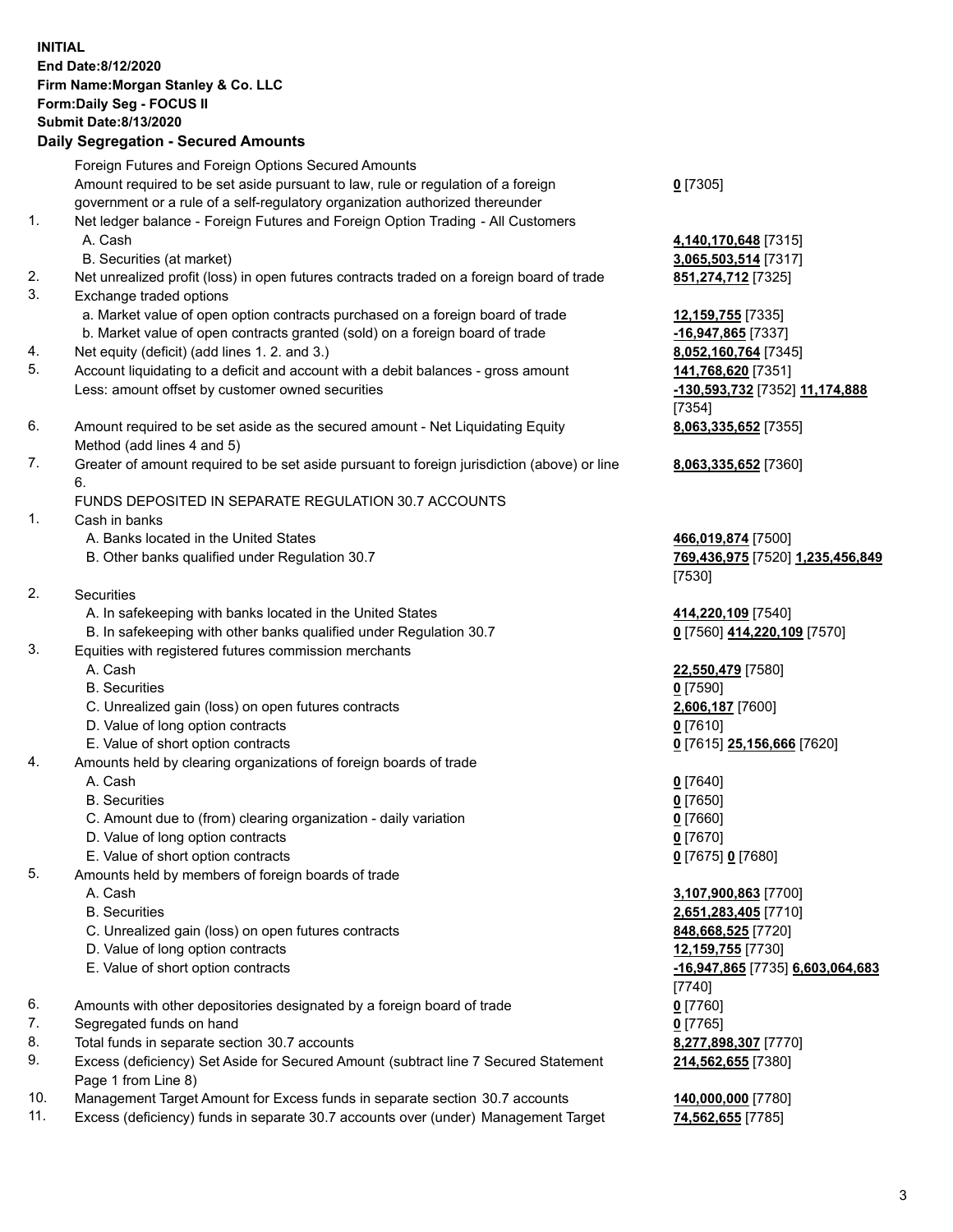|     | <b>INITIAL</b><br>End Date: 8/12/2020<br>Firm Name: Morgan Stanley & Co. LLC<br>Form: Daily Seg - FOCUS II |                                           |
|-----|------------------------------------------------------------------------------------------------------------|-------------------------------------------|
|     | <b>Submit Date: 8/13/2020</b>                                                                              |                                           |
|     | Daily Segregation - Segregation Statement                                                                  |                                           |
|     | SEGREGATION REQUIREMENTS(Section 4d(2) of the CEAct)                                                       |                                           |
| 1.  | Net ledger balance                                                                                         |                                           |
|     | A. Cash                                                                                                    | 14,448,244,456 [7010]                     |
|     | B. Securities (at market)                                                                                  | 8,826,548,997 [7020]                      |
| 2.  | Net unrealized profit (loss) in open futures contracts traded on a contract market                         | 3,072,395,093 [7030]                      |
| 3.  | Exchange traded options                                                                                    |                                           |
|     | A. Add market value of open option contracts purchased on a contract market                                | 526,936,548 [7032]                        |
|     | B. Deduct market value of open option contracts granted (sold) on a contract market                        | -421,172,188 [7033]                       |
| 4.  | Net equity (deficit) (add lines 1, 2 and 3)                                                                | 26,452,952,906 [7040]                     |
| 5.  | Accounts liquidating to a deficit and accounts with                                                        |                                           |
|     | debit balances - gross amount                                                                              | 214,358,706 [7045]                        |
|     | Less: amount offset by customer securities                                                                 | <u>-213,982,422</u> [7047] 376,284 [7050] |
| 6.  | Amount required to be segregated (add lines 4 and 5)                                                       | 26,453,329,190 [7060]                     |
|     | FUNDS IN SEGREGATED ACCOUNTS                                                                               |                                           |
| 7.  | Deposited in segregated funds bank accounts                                                                |                                           |
|     | A. Cash                                                                                                    | 4,170,802,007 [7070]                      |
|     | B. Securities representing investments of customers' funds (at market)                                     | $0$ [7080]                                |
|     | C. Securities held for particular customers or option customers in lieu of cash (at                        | 1,197,198,572 [7090]                      |
|     | market)                                                                                                    |                                           |
| 8.  | Margins on deposit with derivatives clearing organizations of contract markets                             |                                           |
|     | A. Cash                                                                                                    | 13,571,664,867 [7100]                     |
|     | B. Securities representing investments of customers' funds (at market)                                     | $0$ [7110]                                |
|     | C. Securities held for particular customers or option customers in lieu of cash (at<br>market)             | 7,629,350,425 [7120]                      |
| 9.  | Net settlement from (to) derivatives clearing organizations of contract markets                            | 146,961,413 [7130]                        |
| 10. | Exchange traded options                                                                                    |                                           |
|     | A. Value of open long option contracts                                                                     | 526,936,548 [7132]                        |
|     | B. Value of open short option contracts                                                                    | -421,172,188 [7133]                       |
| 11. | Net equities with other FCMs                                                                               |                                           |
|     | A. Net liquidating equity                                                                                  | 17,861,076 [7140]                         |
|     | B. Securities representing investments of customers' funds (at market)                                     | $0$ [7160]                                |
|     | C. Securities held for particular customers or option customers in lieu of cash (at                        | $0$ [7170]                                |
|     | market)                                                                                                    |                                           |
| 12. | Segregated funds on hand                                                                                   | $0$ [7150]                                |
| 13. | Total amount in segregation (add lines 7 through 12)                                                       | 26,839,602,720 [7180]                     |
| 14. | Excess (deficiency) funds in segregation (subtract line 6 from line 13)                                    | 386,273,530 [7190]                        |
| 15. | Management Target Amount for Excess funds in segregation                                                   | 235,000,000 [7194]                        |
| 16. | Excess (deficiency) funds in segregation over (under) Management Target Amount                             | 151,273,530 [7198]                        |

16. Excess (deficiency) funds in segregation over (under) Management Target Amount Excess